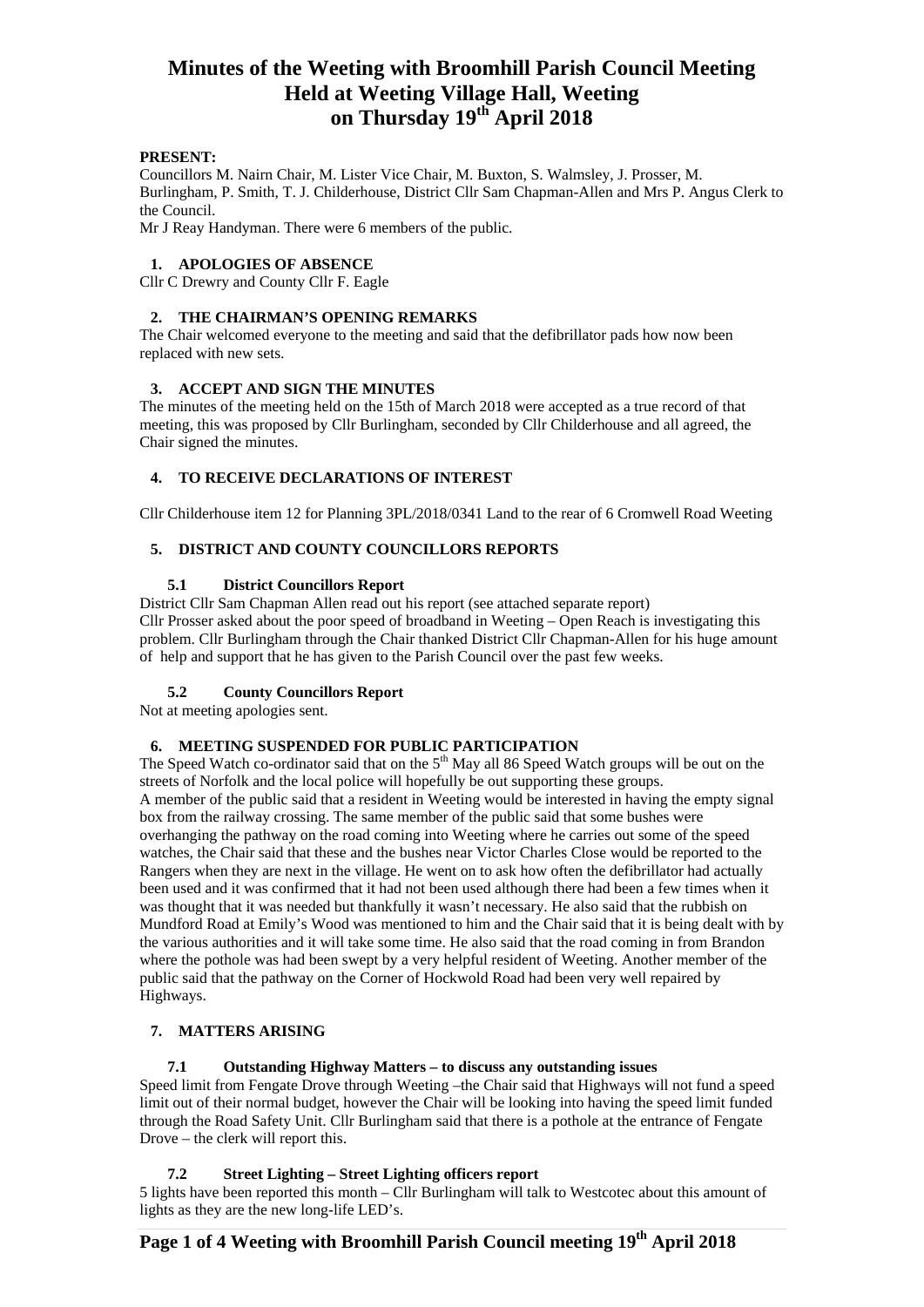### **7.3 Playing Field/Open Spaces**

Village Hall Carpark - it was agreed that the overflow car park is blocked off until the grass has become established.

Village hall drive – Cllr Lister said that the cost of the repairs at the entrance of the drive will be £1945.00 it was proposed by Cllr Smith that this quote is accepted, seconded by Cllr Buxton and all agreed.

Bulb planting – The Chair said that he will be arranging a date for a bulb planting session (daffodils and crocuses) in the autumn.

Grass cutting – Cllr Prosser said that the new grass cutters had done a very good job and it was agreed that the Clerk would drop them a line to say how impressed Weeting Parish Council are with their work.

Football field – this will need rolling and Cllr Smith said he will see if can do something about this.

A resident is walking her dogs on the playing field and it was agreed that the Clerk would write to this person asking her to stop doing this.

# **7.4 Brandon Railway Crossing – update from Cllr Smith**

Cllr Smith said there has been an increased attendance of railway personal and regular maintenance has been carried out on the reflector lenses.

# **7.5 Litter Pick planned for the 29th April**

There is going to be a litter pick on the  $29<sup>th</sup>$  April meeting at the Bowls Club at  $10.00$ am – hi viz jackets, gloves, litter picks and hoops have been ordered/purchased.

#### **7.6 General Data Protection Regulations (GDPR)– to appoint a Data Protection Officer (DPO) – this can be the Clerk or this service can be offered from an outside company such as the Local Council Public Advisory Service – fees will apply.**

The clerk is happy to carry out duties and was formally appointed as the DPO.

# **8. REPORTS**

#### **8.1 Chairman's Report**

The Chair said that this year is the centenary of the Armistice and the chair is going to donate to the church two statuettes that are called "There but not There". Cllr Burlingham asked if some trees could be planted in memory of the centenary.

### **8.2 Clerks Report**

- Started preparing for the new General Data Protection Laws
- Delivered leaflets with Cllr Lister and I would like to thank everyone for their help with this
- Dealt with problem regarding driving across green areas in Angerstein Close referred this to Highways
- Closed off 2017/2018 HMRC and opened the new year 2018/2019
- Closed off the Parish Councils 2017/2018 accounts spread sheet and opened up the new 2018/2019
- Started on the end of year audit
- Reported the Castles broken fence to English Heritage and they are going to get this repaired

#### **8.3 Village Handyman Report**

- Repaired the holes in the chain link fence between the dog walk and the main road.
- Met with the grass cutting company and showed him around the village to confirm the areas that he needs to cut.
- Repaired the posts and decking around the teen shelter.
- Fixed the road pins, posts, and orange netting at each of the village hall grass carpark and chain and lock and put the sign up.
- Still regular fly tipping at the bottle bank and reported this to Cllr Nairn and Cllr Lister who have been very supportive with taking photos of this problem – (at this point it was agreed that the Clerk would invoice NCC for the cost of taking away this rubbish – the handy man said it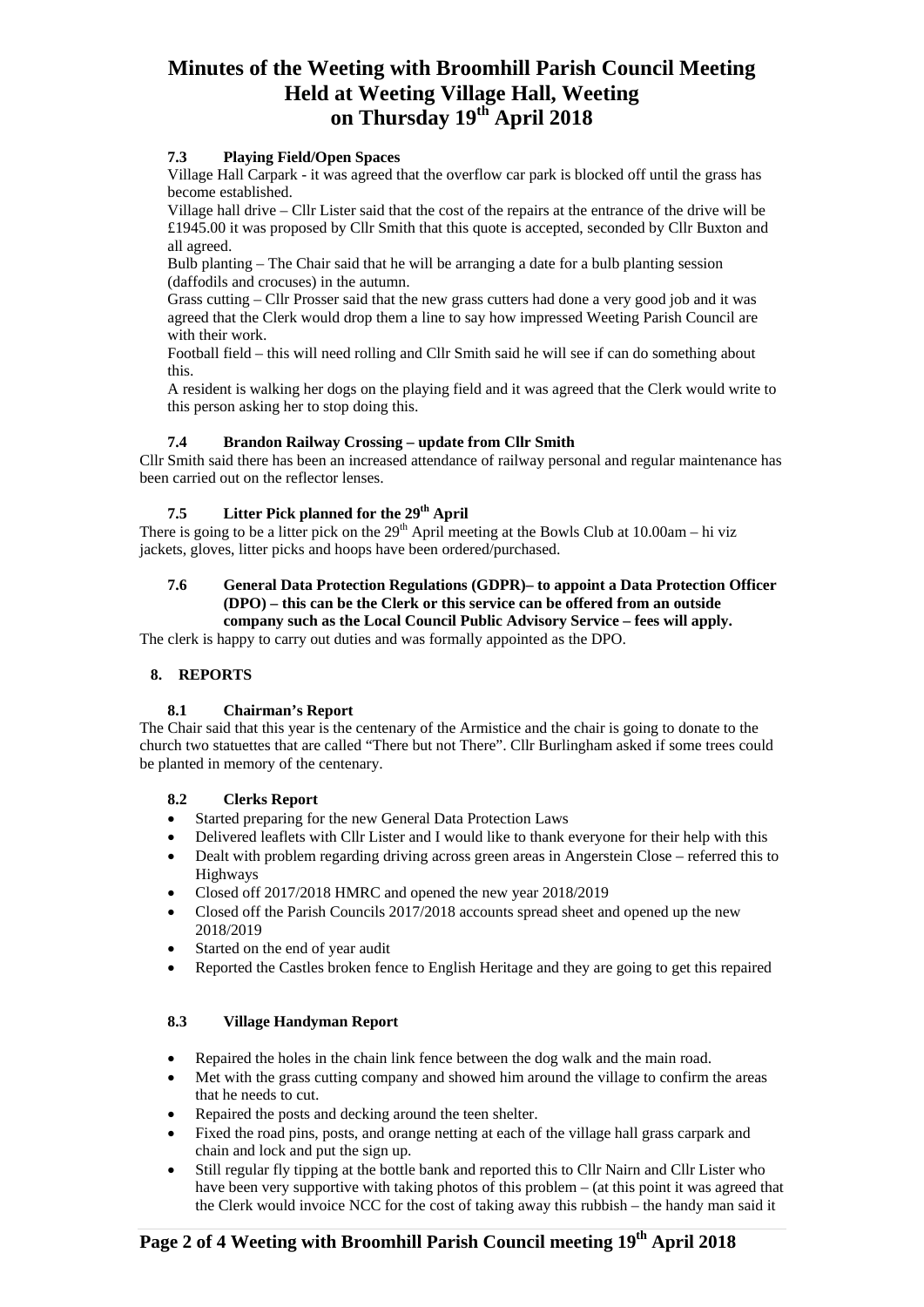was £20.00 and a new sign would be purchased for this area to say "No Fly Tipping or Dumping"

 Put clothes into the Clothes bank on regular occasions because the chute where the clothes are put into the bank keeps jamming up.

#### **8.4 Bowls Club Report**

They have had Wi-Fi installed and are planning on open day on the  $5<sup>th</sup>$  May.

#### **8.5 Village Hall Report**

Nothing to report

#### **9. CORRESPONDENCE – To report on any outstanding correspondence received by the Council**

None

#### **10. FINANCE**

#### **10.1 To Agree and Sign the Payments for March/April Invoices**

The following payments were authorised on Thursday the 19th April 2018, this was proposed by Cllr Buxton, seconded by Cllr Walmsley and all agreed. The cheques were signed by Cllrs M Lister and M Burlingham (\*400161 signed by P. Angus and M. Lister)

| <b>Balance for March 2018</b>    |                                                                 |            | £28,182.18 |  |
|----------------------------------|-----------------------------------------------------------------|------------|------------|--|
|                                  | Minus the following direct debits                               |            |            |  |
| E-On Street Lights               |                                                                 | £472.42    |            |  |
| E-On Street Lights Parrots Piece |                                                                 | £12.62     |            |  |
| Viridor Waste Collection         |                                                                 | £52.60     |            |  |
|                                  | Mr J Reay Salary Paid by SO                                     | £200.00    |            |  |
| <b>Total Direct Debits</b>       |                                                                 |            | £737.64    |  |
|                                  | Plus the following receipts                                     |            |            |  |
| Precept                          |                                                                 |            | £18,250.00 |  |
| Council Tax Grant                |                                                                 |            | £599.00    |  |
| <b>Weeting Bowls</b>             |                                                                 | £18.75     |            |  |
| <b>Total Income</b>              |                                                                 | £18,867.75 |            |  |
|                                  | <b>Total after Direct Debits and Income</b>                     | £46,312.29 |            |  |
| Cheques                          | Description                                                     |            | Total      |  |
| 400161*                          | Mrs P Angus - Payment for materials for Village Hall            |            |            |  |
|                                  | Car Park / invoices attached for the goods                      |            | £5,394.49  |  |
| 400162                           | Community Heartbeat - Pads for defibrillator                    |            | £129.60    |  |
| 400163                           | Fengate Fasteners - Village Maintenance Supplies                |            | £9.54      |  |
| 400164                           | <b>Chase Timber Products - Village Maintenance Supplies</b>     |            | £11.94     |  |
| 400165                           | NALC - Yearly Subscription                                      |            | £331.24    |  |
| 400166                           | Viking Stationers - printer inks                                |            | £48.85     |  |
| 400167                           | Void Cheque                                                     |            | £0.00      |  |
| 400168                           | Anglia Computer Solutions - Computer repair for virus<br>£30.00 |            |            |  |
| 400169                           | Mrs P Angus - Salary £468.68/ Mileage to Weeting £4.50          |            |            |  |
|                                  | Office Allowance £25.00/ Phone £5.00                            |            | £505.18    |  |
| 400170                           | Weeting Village Hall - Hall Hire                                |            | £18.75     |  |
| 400171                           | Mr J Reay Salary £417.12 (£200 paid by SO)/Mileage              |            |            |  |
|                                  | £22.50                                                          |            | £239.62    |  |
| 400172                           | Westcotec - Street Light Maintenance                            |            | £194.08    |  |
| 400173                           | E-On Football Club                                              |            | £23.40     |  |
| 400174                           | Terry Hawkins - 3 months web site maintenance<br>£90.00         |            |            |  |
| 400175                           | TJ Murfet - Village Hall Drive and Car Park repairs             |            | £1,656.00  |  |
| 400176                           | Mr M. Nairn - litter picks                                      |            | £17.60     |  |